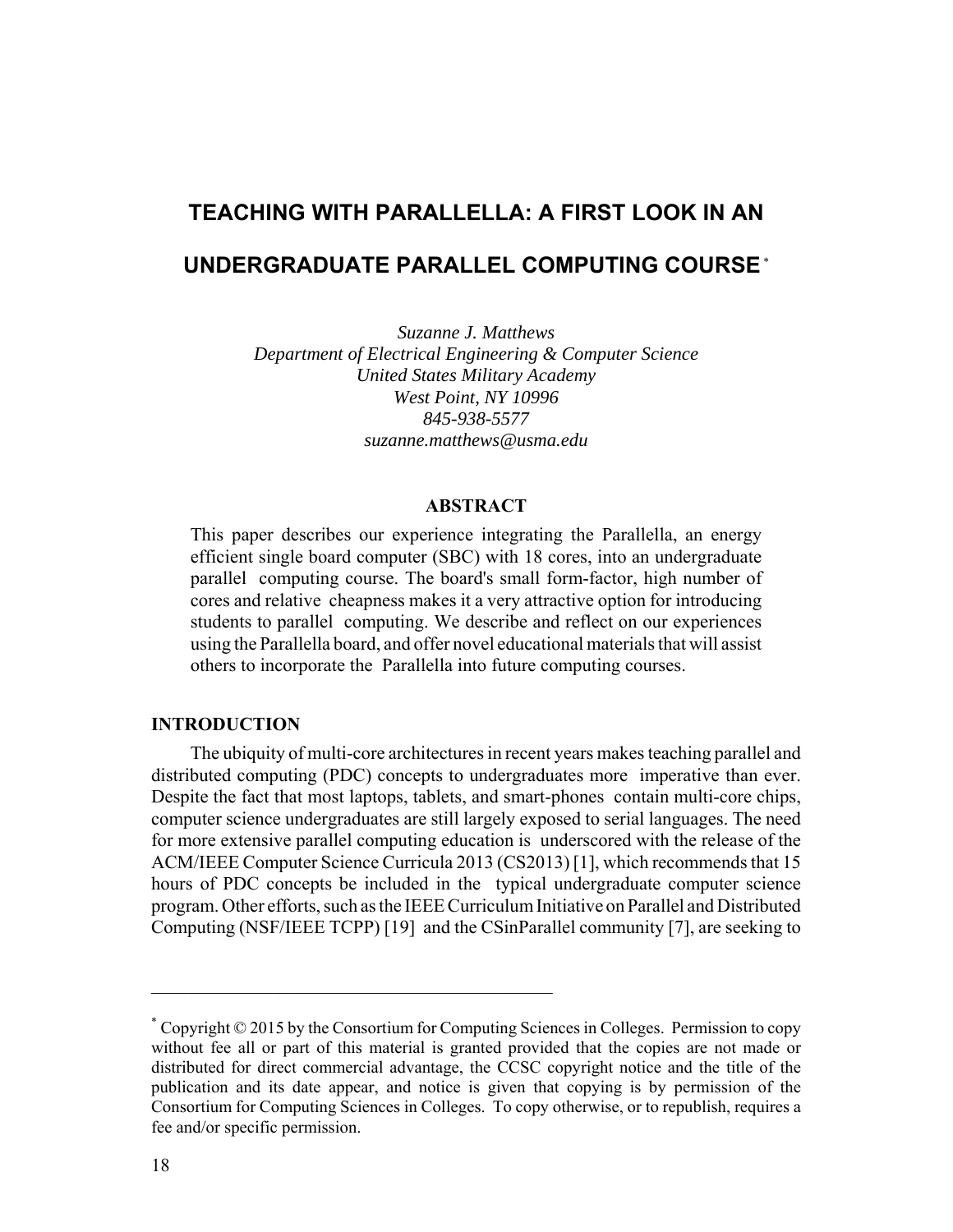define the most important PDC topics to include in a computer science curriculum, and provide relevant modules and educational resources for undergraduate computing courses.

Even before the release of CS2013, many educators were looking to establish best practices for teaching PDC concepts in the classroom. Most researchers advocate using modules and other techniques that promote "hands on experiential learning" [9]. Modules can target specific courses in the CS curriculum [12], or be concentrated into a breadth-first exposure to parallel topics in a computing elective [21]. In all cases, researchers espouse the importance of demonstrating application speedup [8,9,12,21], presenting engaging modules [8,9,21], and recommend a high level of interactivity in the classroom [8, 9].

One way to promote "hands on" learning in a parallel computing course is to give each student their own multiprocessor. The shrinking nature of transistors and increasing cheapness of commodity hardware has enabled self-contained parallel architectures to enter the classroom. The earliest examples include MicroWulf [5] and LittleFe [18]. Introduced in 2008, MicroWulf provides 26.25 GFlops of performance for \$2,470, making it the first Beowulf cluster to break the \$100/Gflop barrier [5]. LittleFe is a six-node Beowulf cluster, with each node consisting of a multi-core processor. Modern versions of the cluster support GPGPUs [18]. The \$3,000 cluster takes students around ten hours to assemble, and has been used successfully and extensively for numerous workshops [18]. Recent years have seen the rise of increasingly small single board computer (SBC) architectures, including the Raspberry Pi [20], Odroid [14], and NVidia Jetson [13] boards. Efforts from the past year have used the Raspberry Pi single board computer successfully in an undergraduate architecture course [22], and for teaching undergraduates Java programming [6].

In this paper, we discuss the integration of the Parallella board (an 18-core, credit-card sized computer) in an upper-level, undergraduate parallel computing course. We chose the Parallella for its relative cheapness, small form-factor, and marketed ease of programmability. We present an overview of the Parallella and its unique architectural features, discuss how we integrate the Parallella into our parallel computing course, share novel and valuable Parallella educational materials, and submit a collection of observations and suggestions for future use.

## **ABOUT THE PARALLELLA**

Introduced via a KickStarter campaign in 2013, the Parallella board was advertised as a platform enabling "parallel computing for everyone". Each board has a dual-core 667MHz ARM processor, 1 GB of RAM, Gigabit Ethernet, and a 1GHz 16core Epiphany co-processor, with 32KB of local memory available to each Epiphany core (e-core), and total peak performance of 32 GFlops [2]. At \$99.00, the level of performance is hard to beat, and relatively inexpensive for individual use in the classroom. A more expensive 18-core Desktop version (\$145.00) enables users to connect the Parallella to a monitor. The Parallella uses a microSD card to house the operating system and user files, making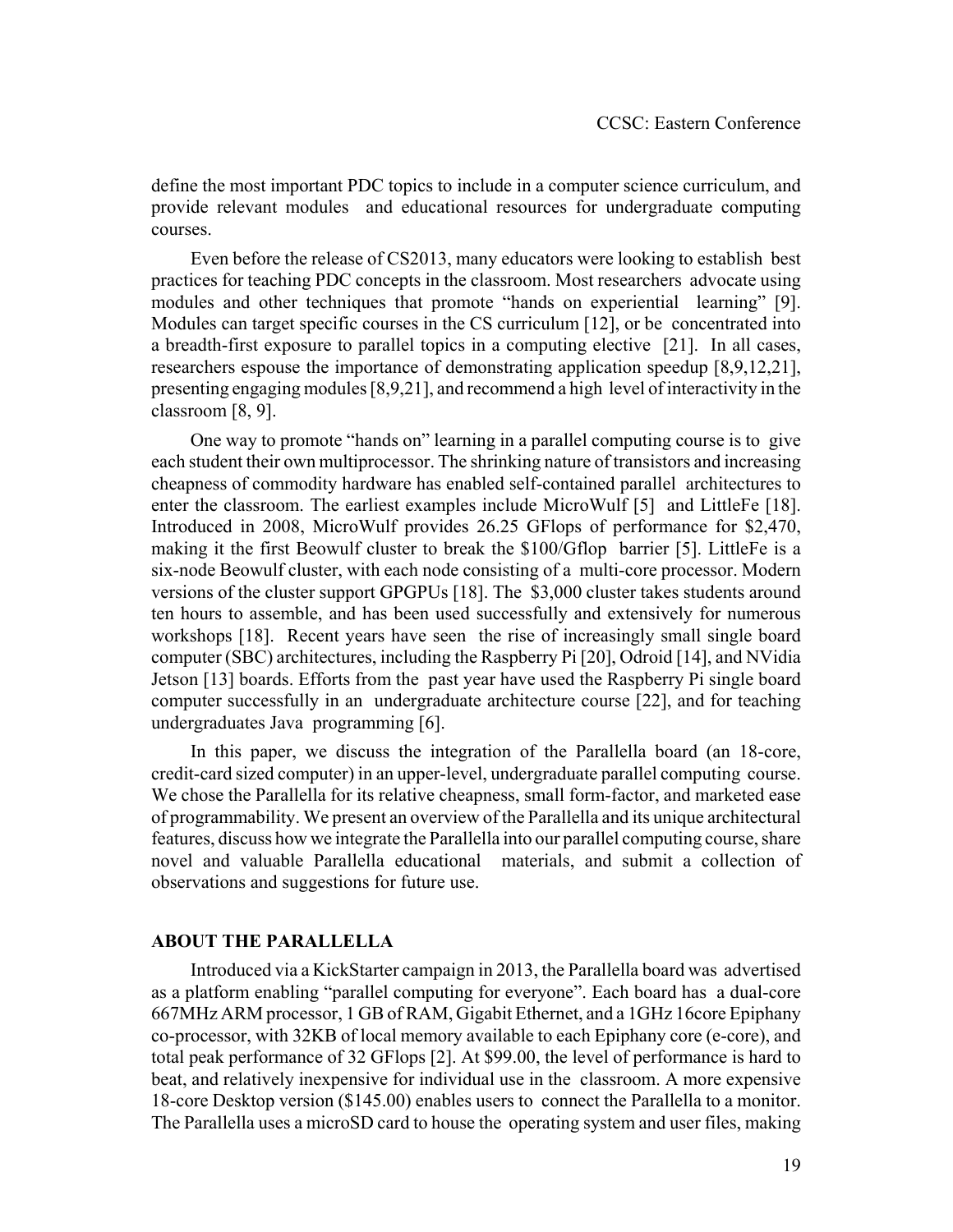it easy to swap out the image for others containing specialized learning modules. Lastly, the board has a definite "cool" factor. Upon seeing the Parallella, many students in our department were eager to learn more.

The Epiphany co-processor is of particular interest. Co-processors and other energy-efficient hardware accelerators like GPUs are gaining increased popularity in the supercomputing world, as power becomes the dominant limiting factor to building faster machines. Most famously, the Tianhe 2 [23] supercomputer has remained at the top of the Top500 fastest supercomputer list, largely due to its incorporation of the Intel Xeon Phi co-processor, which vastly increases its computational capabilities without drastically increasing power requirements. Coprocessors like the Epiphany and Intel Xeon Phi have a multiple instruction multiple data (MIMD) architecture, similar to general-purpose CPUs. The MIMD architecture makes the co-processor more amenable to workflows that are difficult to implement on GPUs, which classically have single instruction multiple data (SIMD) architecture. Due to the co-processor's architectural similarities to the CPU, it is also argued that it is easier to program than a GPU. These reasons (along with an advertised slick developer environment for Epiphany) led us to adopt the board for the course.

## **COURSE OVERVIEW**

Our parallel computing course was offered as an elective available to primarily seniors. The course consisted of six modules designed to give students a breadth-first exposure to parallel computing, similar to the implementation [21] at Sonoma College. Unlike the course at Sonoma, we covered POSIX threads (Pthreads), OpenMP, Epiphany, and MPI as part of our four parallel modules targeting shared memory, co-processor, and distributed system architectures.

For each module, students completed a programming project where they were provided with (or asked to write) a serial solution for a given application in C. Students then parallelized the application using one to two parallel libraries, and conducted a performance benchmarking study. Projects were supplemented with topic papers covering assigned articles that discussed recent advancements in parallel computing. Given the intensity of the assignments, the course had no exams. The course was well received, with students enjoying the combination of programming projects and topic papers.

## **Purchased Materials**

Since the course was a pilot elective targeting a small population of students, our department purchased the necessary Parallella boards and accessories. Table 1 outlines the cost per student for the purchased components. The cost of peripherals (e.g. monitor, keyboard and mouse) is not included, as students either owned or had classroom access to the required hardware.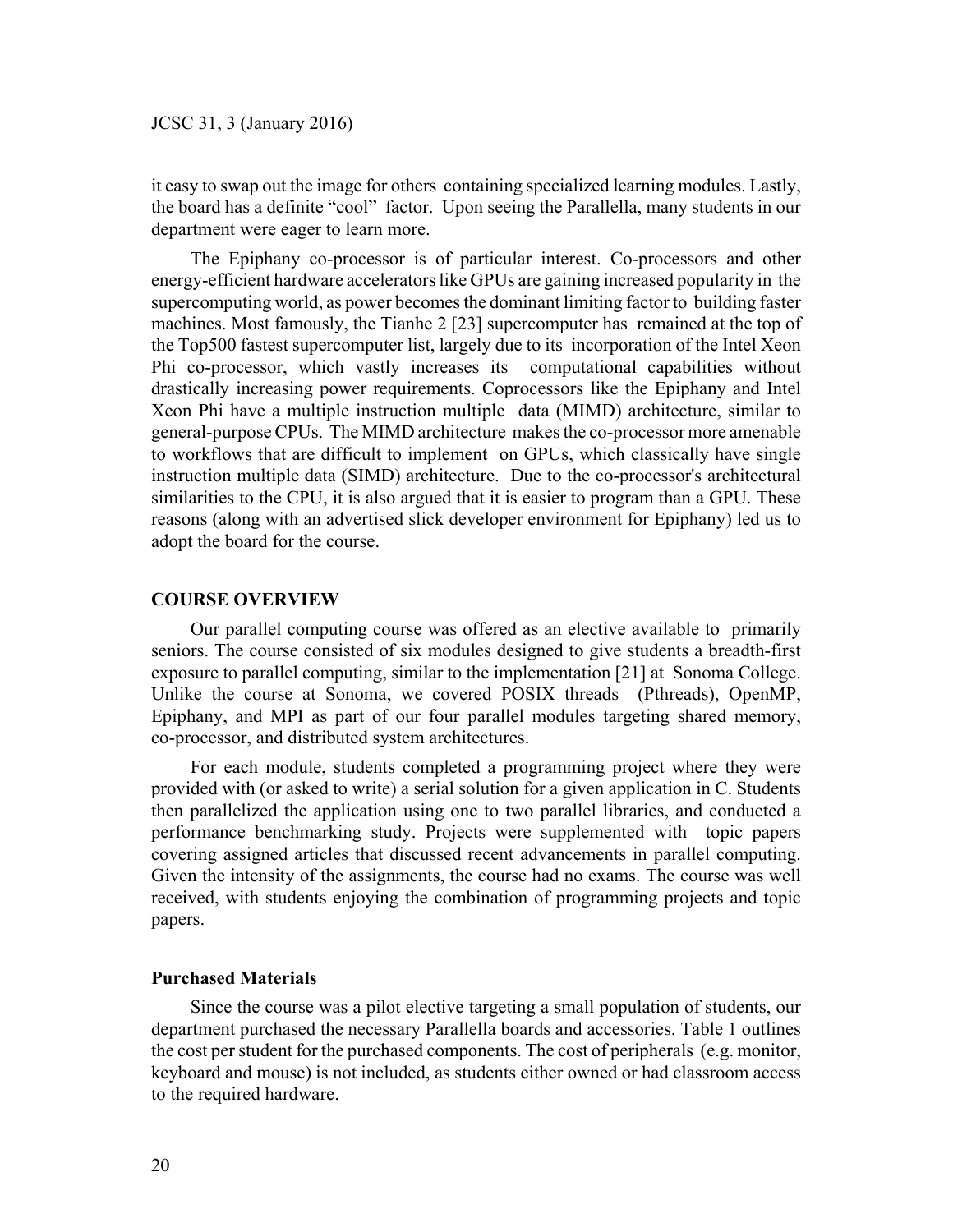| <b>Item</b>                                                        | Cost      |
|--------------------------------------------------------------------|-----------|
| 16-core Parallella Desktop Computer<br>w/power supply and heatsink | \$149.00  |
| IoGear 4-port powered USB hub                                      | \$22.93   |
| 8GB MicroSD card w/Adapter                                         | 6.60      |
| MicroUSB to USB (F) Cable                                          | S<br>5.99 |
| MicroHDMI to HDMI (F) Cable                                        | S<br>296  |
| Crossover Cable                                                    | 3.99      |
| Total                                                              | \$191.47  |

**Table 1: Cost breakdown per student for Parallella board and required accessories.** 

We chose to purchase the more expensive 16-core Parallella Desktop computer because we assumed our students would prefer a more familiar desktoplike environment. Unlike the \$99.00 Microserver, students can choose to work in the desktop environment or SSH into their boards remotely. We note that this type of access comes at non-trivial cost. The first four accessories (roughly \$40.00) are required to enable students to connect the Parallella board to a HDMI monitor, and USB keyboard and mouse. The crossover cable is required for both the Parallella Desktop and Microserver editions. As a result, the "true" cost of the 16-core Parallella Desktop is closer to \$190, roughly \$10.60 per core.

# **Parallella Specific Mini-modules and Materials**

The students were initially required to use their Parallella boards for their first four programming projects, with the last (MPI-specific) project to be completed on a campus high performance computing cluster. We created additional educational materials and "mini-modules" to aid our students in learning about the Parallella and Epiphany architecture. Each mini-module was designed to fit in a single lecture hour (55 minutes). We describe the mini-modules and materials below:

 • Parallella Setup mini-module: This mini-module was designed to allow students to get their Parallella boards up and running within an hour of opening the box. Users on the Parallella forums commonly report difficulties in getting their Parallella boards to work, partially due to the lack of clarity in the provided documentation. We created custom images based on those available from the Parallella website, and provide instructions for creating an SD card using a Windows laptop. We also included trouble-shooting guidelines. The mini-module is freely available at: http://suzannejmatthews.github.io/2015/05/29/setting-up-your-parallella/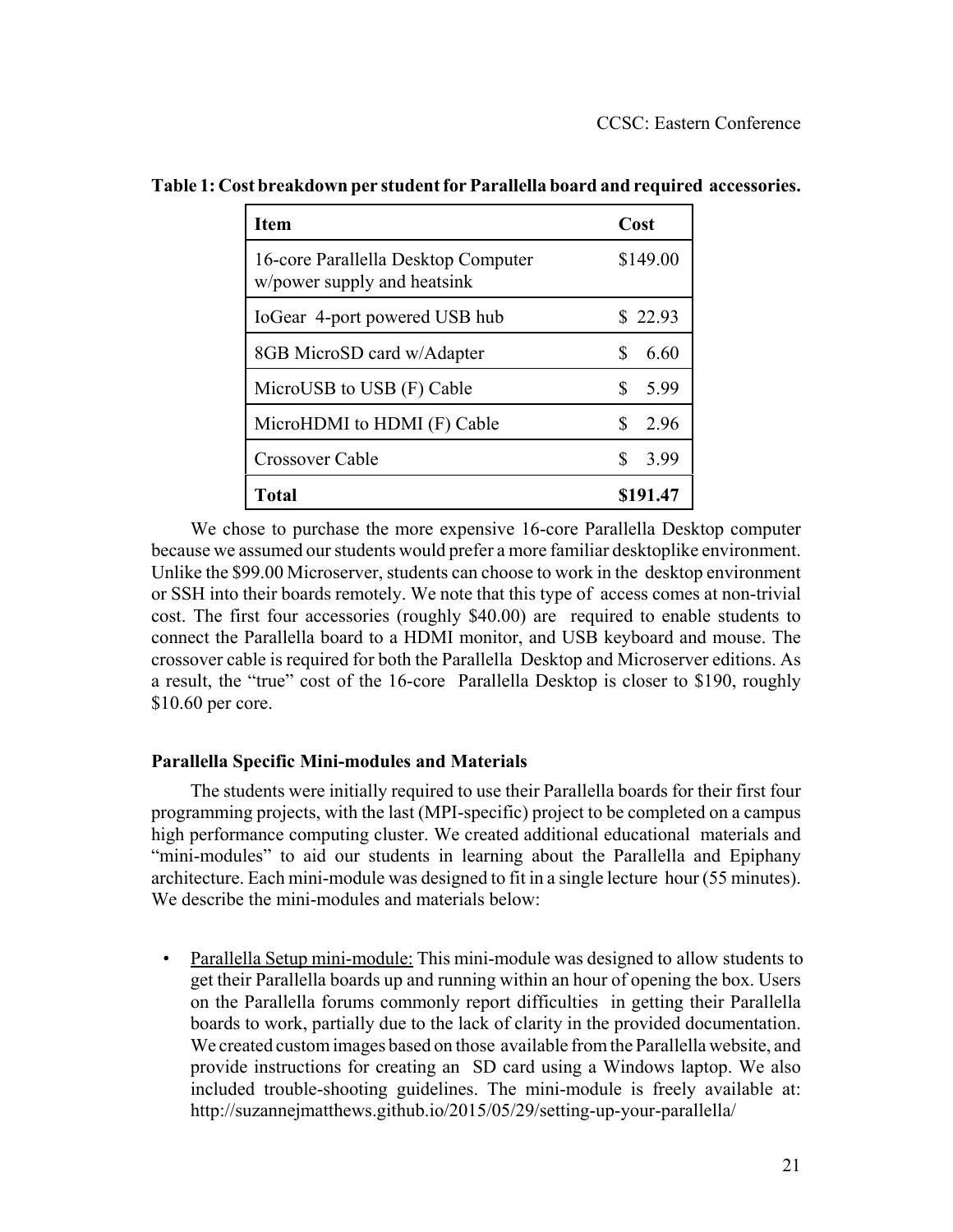- Custom Parallella Case: Also included in the above mini-module are instructions for assembling a custom-designed, 3-D printed case for the Parallella. While the Kickstarter campaign gave original backers a plastic case for the Parallella, the case is unavailable for purchase. Our case design allows for passive cooling, and enables multiple boards to be connected either horizontally or vertically. The STL files for the case are available at: http://www.thingiverse.com/thing:892684.
- Connecting to Parallella via SSH mini-module: Our students often used SSH to complete assignments and transfer files between their Parallella boards and laptops. This mini-module describes how to use Putty and the PSFTP clients to remotely access and transfer files between a Parallella board and a Windows system. These techniques also prepared our students to connect to the campus HPC cluster, as cluster access from Windows requires the same set of software. This mini-module is freely available at:

http://suzannejmatthews.github.io/2015/05/30/setting-up-ssh-forparallella/.

 • Creating a Parallella Cluster mini-module: As we made the transition between the Parallella and MPI modules, we had a mini-module where students networked their Parallella boards together to a Gigabit Ethernet switch. The plan was to run the John the Ripper (JtR) password cracker in parallel by combining a JtR program written for the Epiphany architecture with MPI. Pre-flashed master node images with MPI and the necessary files were provided for this exercise. Our mini-module was adapted from the Southampton [10] tutorial for creating a Raspberry Pi cluster. The minimodule is available at:

http://suzannejmatthews.github.io/2015/06/15/parallella-cluster/

 • Lecture materials for the Epiphany Module: To facilitate our students' ability to complete the Epiphany programming project, we created lesson materials that discuss the Epiphany architecture and the most salient aspects of the Epiphany manuals. Our lessons include walk–throughs of basic Epiphany programs, and simple examples demonstrating how to deploy applications to the Epiphany architecture. Our students reported these lessons were critical for their understanding, since they had significant trouble understanding the Epiphany manuals on their own. The lecture materials are available at: http://suzannejmatthews.github.io/2015/05/31/epiphany/.

# **OBSERVATIONS**

When first introduced to the Parallella, students thought the boards were very "cool", and were excited at the prospect of programming them. They really enjoyed the Parallella setup mini-module held at the beginning of the course and were very motivated to learn more. Unfortunately, their enthusiasm for the boards began to wane in the weeks that followed, largely due to issues they had connecting to the board and the quality of provided Epiphany documentation and examples.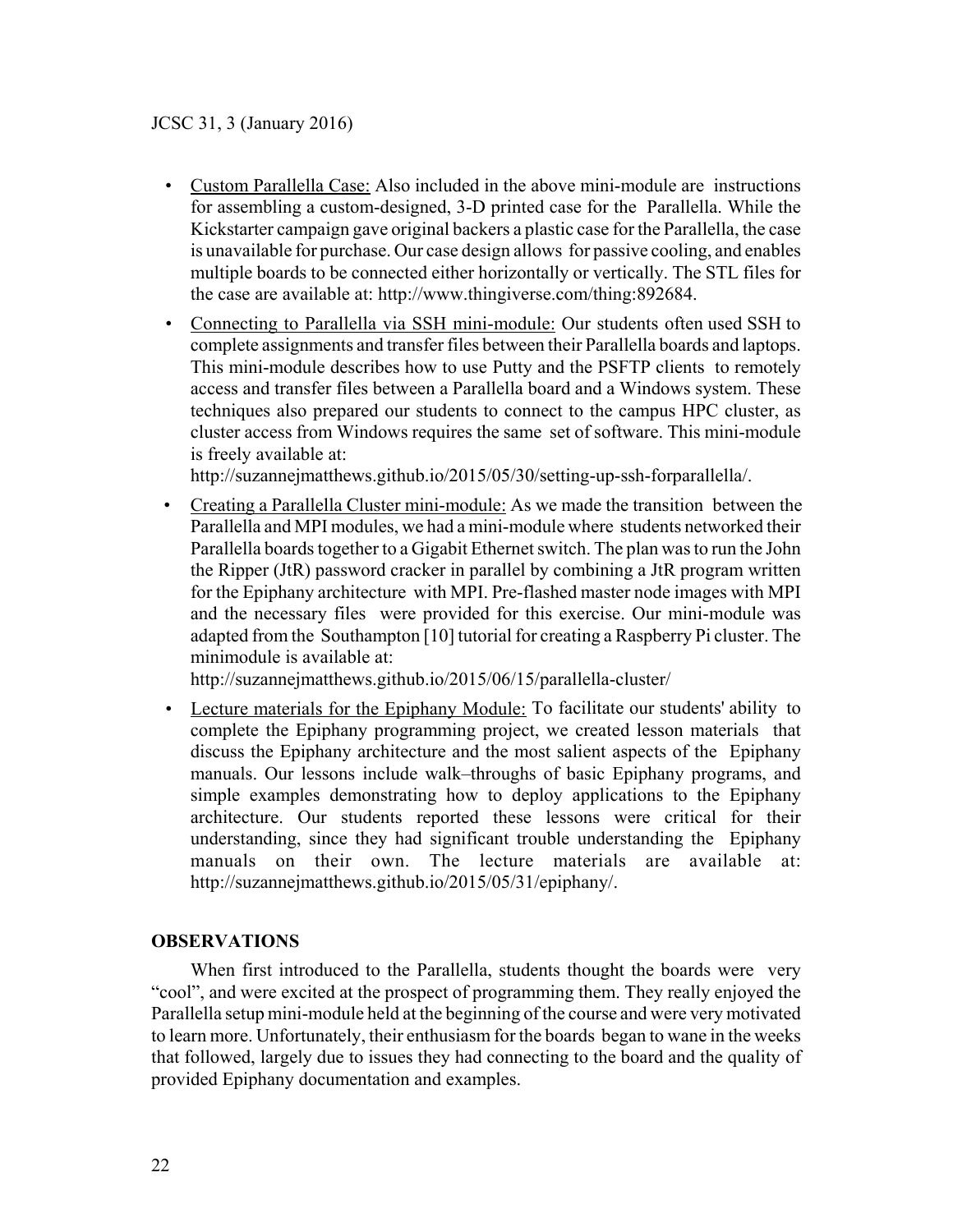#### **Students Preferred SSH to Desktop Environment**

The Parallella Desktop edition requires a HDMI monitor to display the desktop environment. While the classroom monitors had native HDMI support, the monitors our students personally owned did not. While this was a source of initial frustration, the students quickly adapted to connecting to the boards via SSH.

Surprisingly, students soon preferred to connect to the boards via SSH inclass instead of using the provided monitors, keyboards and mice. When queried for the reason, students said that they disliked the several minutes of setup time required at the beginning of class to connect the board to the provided peripherals, and at the time required at the end of class to disconnect everything again. This was especially inconvenient for students who had a long distance to travel between classes. The majority of the students stopped using the desktop interface six weeks into the semester, instead preferring to use SSH to connect to the boards.

## **Network Policies and (Lack of) Internet Connectivity a Major Obstacle**

Our university network policies provided additional challenges. The Parallella boards were prohibited from being connected to the campus network. To get around this, we used static IP addresses and crossover cables to allow students to SSH into the boards from their laptops. While this was set up through an alternative configuration of their network adapter in Windows, it interfered with their ability to access the Internet while connected to their Parallella boards. This problem, unfortunately, was not resolved by the end of the semester.

Our university's wireless network bandwidth also prevented us from finishing the Parallella cluster mini-module in the allotted hour block. While the 2GB compressed cluster image requires only ten minutes to download over Ethernet, it took over an hour when students attempted to simultaneously download the file over the classroom's wireless network. The instructor instead demoed the JtR application while students fruitlessly waited for their downloads to complete.

While issues with Internet connectivity and campus network policy were a major source of frustration, we note that many of these observed issues are not unique to the Parallella board. Recent efforts [22] to incorporate the Raspberry Pi into the classroom have encountered similar difficulties with university IT policies and connecting students to the device. As new strategies are developed to integrate SBCs into classrooms, these issues will need to be taken into consideration.

## **Epiphany Documentation and Examples Need Improvement**

There is a significant learning curve required for undergraduates attempting to program the Epiphany architecture. While the Parallella website advertises a slick Eclipse-based integrated development environment, it is currently non-functional, and too large to be run on the Parallella board. Undeterred, we used the Epiphany and Parallella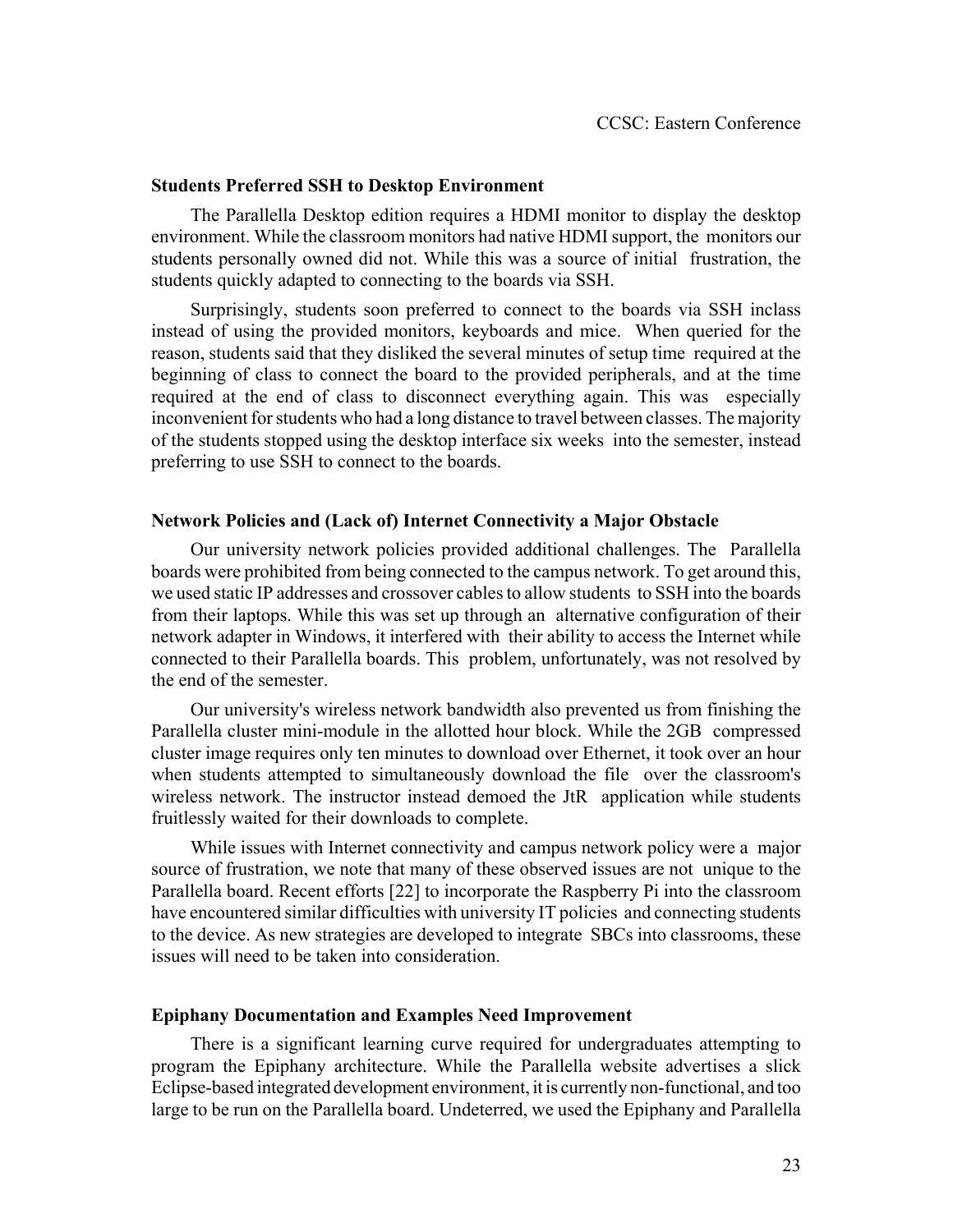examples [15, 16] provided on GitHub and the manuals for the Epiphany Architecture [3] and Software Development Kit (SDK) [4] to figure out how to write programs for the Epiphany architecture.

The two Epiphany manuals together constitute 300 pages of reading. Most students attempted to skim the manuals, but were largely unsuccessful at finding needed information. Our students' relative inexperience at reading large software manuals is certainly a major reason for this. That said, the examples presented in the manuals are mainly designed for reference use, and contain an insufficient amount of detail to enable students to start programming the architecture quickly. Students instead relied heavily on the instructor-produced Epiphany slides to learn the SDK and complete their projects.

Lastly, the provided examples for executing simple programs in parallel on the Epiphany chip require work to be easily understandable by undergraduates. The programming model for the Epiphany chip is very similar to that of GPUs. The programmer is required to write a "host" and a "device" program. The "host" program is responsible for transferring data to and from the Epiphany chip (the device), and deploying the "device" program on the chip. The "device" program contains code that is run on each Epiphany core (e-core), and tends to be much simpler than the "host" program. The Epiphany repository [15] on GitHub surprisingly lacks many representative small examples. As of this time of writing, we have identified only four: eprime, matmul, dotproduct, and hello-world. While the Parallella repository [16] has several mature demo applications that use the Epiphany architecture, they lack sufficient documentation and tend to be too large for students new to the architecture to easily comprehend.

Due to the difficulties in programming the Epiphany chip, students wrote most of their parallel programs on the dual-core ARM chip. This included all the programs they wrote in Pthreads and OpenMP. We opened up remote access to a Linux lab containing multi-core processors to enable students to perform more meaningful benchmarking studies for their Pthreads and OpenMP projects. Students reported the Epiphany project (a prime generator requiring code similar to the dotproduct example) to be the hardest they completed in the course. At the end of the course, a few students expressed a wish that we had covered the CUDA architecture instead.

# **CONCLUSIONS**

The Parallella board is certainly a modern marvel of computer architecture, and has a lot a promise to positively impact parallel computing education. The fully developed Epiphany applications available through GitHub are very impressive and really show off the power of the Epiphany chip. However, our experience underscores that the Parallella board is still in early development.

In particular, the documentation and provided examples require significant revision to be accessible to undergraduates. By itself, the dual-core ARM chip is very limiting in the context of a parallel computing course. Competitors to the Parallella, such as the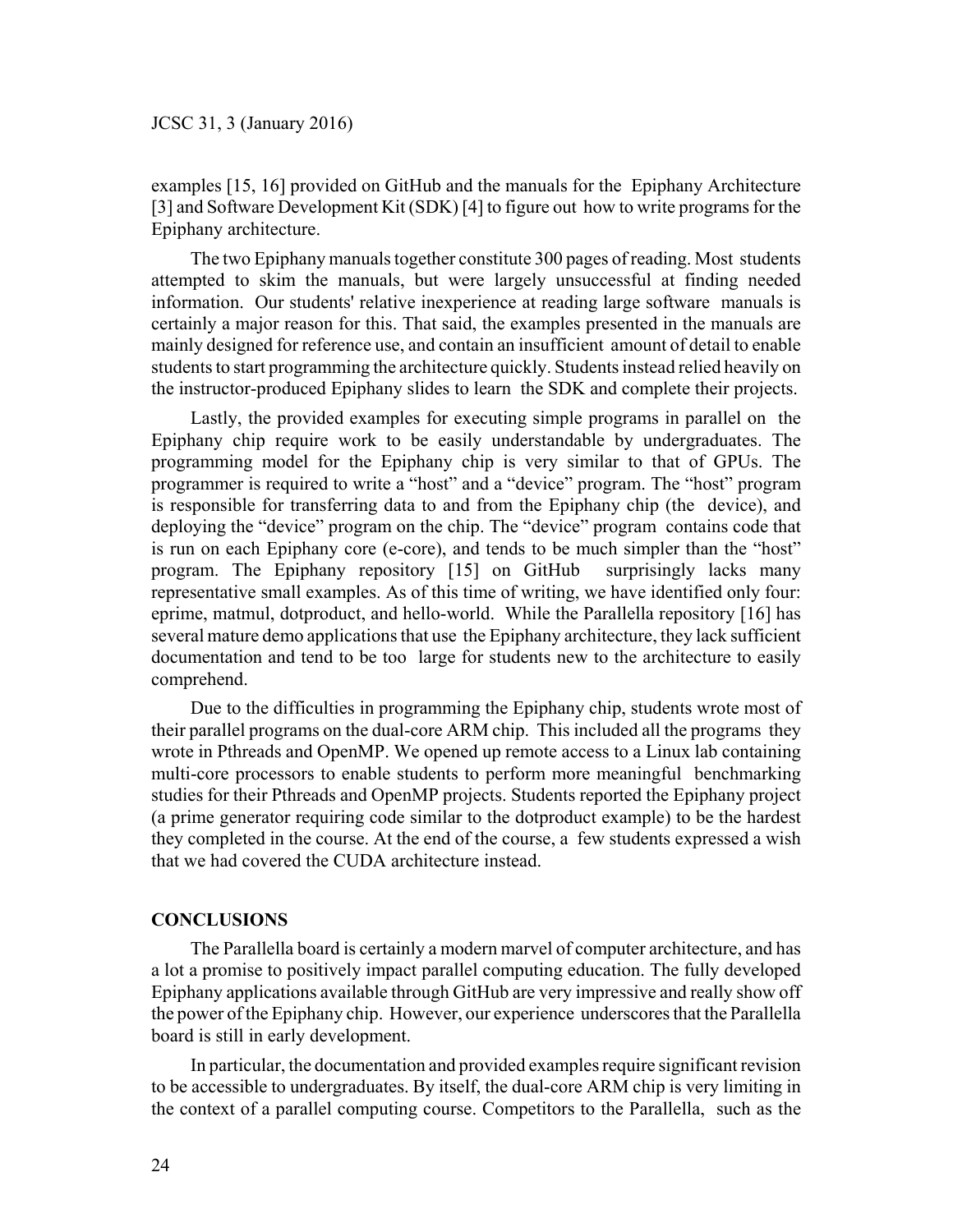Raspberry Pi 2, Odroid and Jetson boards all have quad-core ARM chips. To remain competitive, we suggest that the Parallella developers consider upgrading the ARM chip to a quad-core alternative.

We also note that the Epiphany chip currently does not appear to be significantly easier to program than a CUDA chip, as both architectures require a "host" and "device" program and knowledge of custom SDKs. Epiphany developers need to make a real argument on why students should use the Epiphany architecture over CUDA at this juncture, especially given the popularity of CUDA and the rich amount of available literature for programming the CUDA architecture. The biggest question we face going forward is whether to swap out the Epiphany module with a CUDA module in future iterations. The NVidia Jetson, consisting of a quadcore ARM chip, 192 CUDA cores and priced at \$192.00, represents a fierce competitor for the Parallella.

In retrospect, our incorporation of the Parallella board in our undergraduate parallel computing course was premature. We note however that there is a lot of exciting ongoing work being done to improve the programmability of the Epiphany chip, most recently the March 2015 release of the OMPi b2 OpenMP compiler [11]. Other ongoing efforts include adding support [17] for languages such as MPI, OpenCL, Erlang and BASIC for the Epiphany architecture. We anticipate our educational materials and experiences to be valuable additions to the Parallella and computer science education communities, and will enable others to explore incorporating the Parallella in their own courses.

While the Parallella board is still clearly going through growing pains experienced by all new architectures, we believe SBCs like it have a clear place in future computing courses. The increased availability of free materials related to parallel computing may make purchasing future textbooks largely unnecessary, enabling students to instead purchase a single board computer as part of required course materials. Strategies certainly need to be developed to resolve networking issues, especially as it relates to university IT policies. However, we believe that personalized parallel computing is a trend that should be encouraged, and that the Parallella board is a promising candidate for future use.

# **DISCLAIMER**

The opinions in this paper are those of the author and do not necessarily reflect the opinions of the U.S. Military Academy, or the U.S. Army.

# **REFERENCES**

- [1] ACM/IEEE-CS Joint Task Force on Computing Curricula. 2013. Computer Science Curricula 2013. ACM Press and IEEE Computer Society Press.
- [2] Adapteva Inc. E16G301 16-core microprocessor datasheet, 2013, http://www.adapteva.com/docs/e16g301\_datasheet.pdf, retrieved February 2015.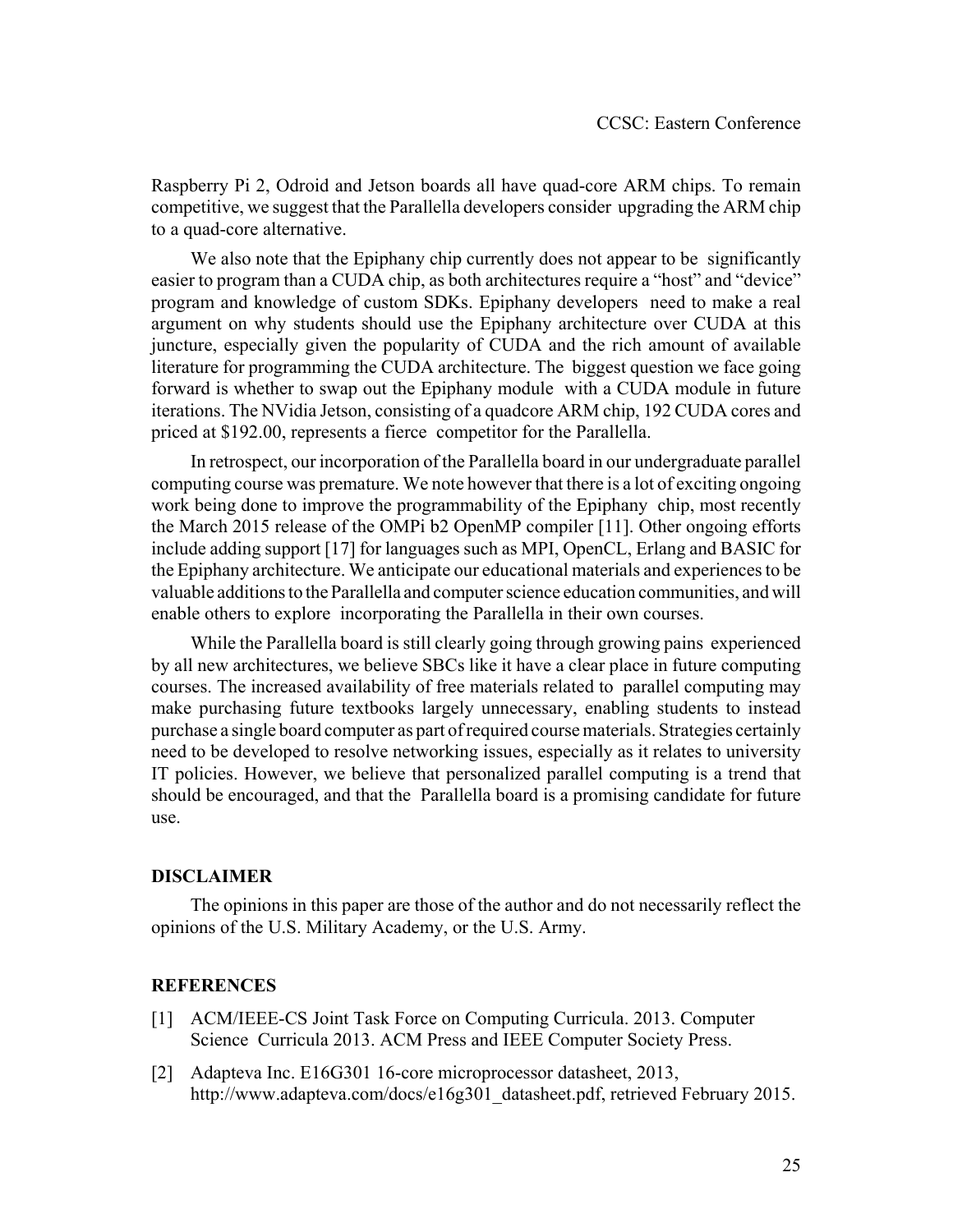## JCSC 31, 3 (January 2016)

- [3] Adapteva, Inc. Epiphany Architecture Reference, 2013, http://www.adapteva.com/docs/epiphany\_arch\_ref.pdf, retrieved February 2015.
- [4] Adapteva, Inc. Epiphany SDK Reference, 2013, http://adapteva.com/docs/epiphany\_sdk\_ref.pdf, retrieved February 2015.
- [5] Adams J.C, Brom T.H, Microwulf: a beowulf cluster for every desk, *Proceedings of the 39th SIGCSE technical symposium on Computer science education*, 121-125, 2008.
- [6] Altadmri A., Brown N.C.C, Kölling M., Using BlueJ to Code Java on the Raspberry Pi (Demonstration Session), *Proceedings of the 46<sup>th</sup> ACM Technical Symposium on Computer Science Education*, 2015.
- [7] Brown, R., Shoop E., CSinParallel and synergy for rapid incremental addition of PDC into CS curricula, *IEEE 26<sup>th</sup> International Parallel and Distributed Processing Symposium Workshops & PhD Forum*, 1329-1334, 2012.
- [8] Brown R., Shoop E., Adams J., Clifton C., Gardner M., Haupt M., Hinsbeeck P, Strategies for preparing computer science students for the multicore world, *Proceedings of the 2010 ITiCSE working group reports*, 97-115, 2010.
- [9] Chesebrough R.A., Turner I., Parallel computing: at the interface of high school and industry, *Proceedings of the 41st ACM technical symposium on Computer science education*, 280-284, 2010.
- [10] Cox, S., Steps to make Raspberry Pi Supercomputer, 2013, https://www.southampton.ac.uk/~sjc/raspberrypi/pi\_supercomputer\_southampto n\_web.pdf, retrieved October 2014.
- [11] Dimakopoulos, V.V., Hadjidoukas P.E., et. al., New version (b2) of OMPi for Parallella, 2015. http://paragroup.cs.uoi.gr/wpsite/news-posts/new-version-b2-ofompi-for-parallell a/, retrieved May 2015.
- [12] Ernst D.J., Stevenson D.E, Concurrent CS: preparing students for a multicore world. *SIGCSE Bulletin*, 40, (3), 230-234, 2008.
- [13] Nvidia. Nvidia Jetson TK1 embedded development kit: the world's first embedded supercomputer. http://www.nvidia.com/object/jetson-tk1-embeddeddev-kit.html, retrieved May 2015.
- [14] Odroid, Odroid, http://www.hardkernel.com/main/main.php, 2014, retrieved May 2015.
- [15] Olafsson, A., Jeppsson O. GitHub: Simple examples showing how to program the Epiphany. https://github.com/adapteva/epiphany-examples, retrieved May 2015.